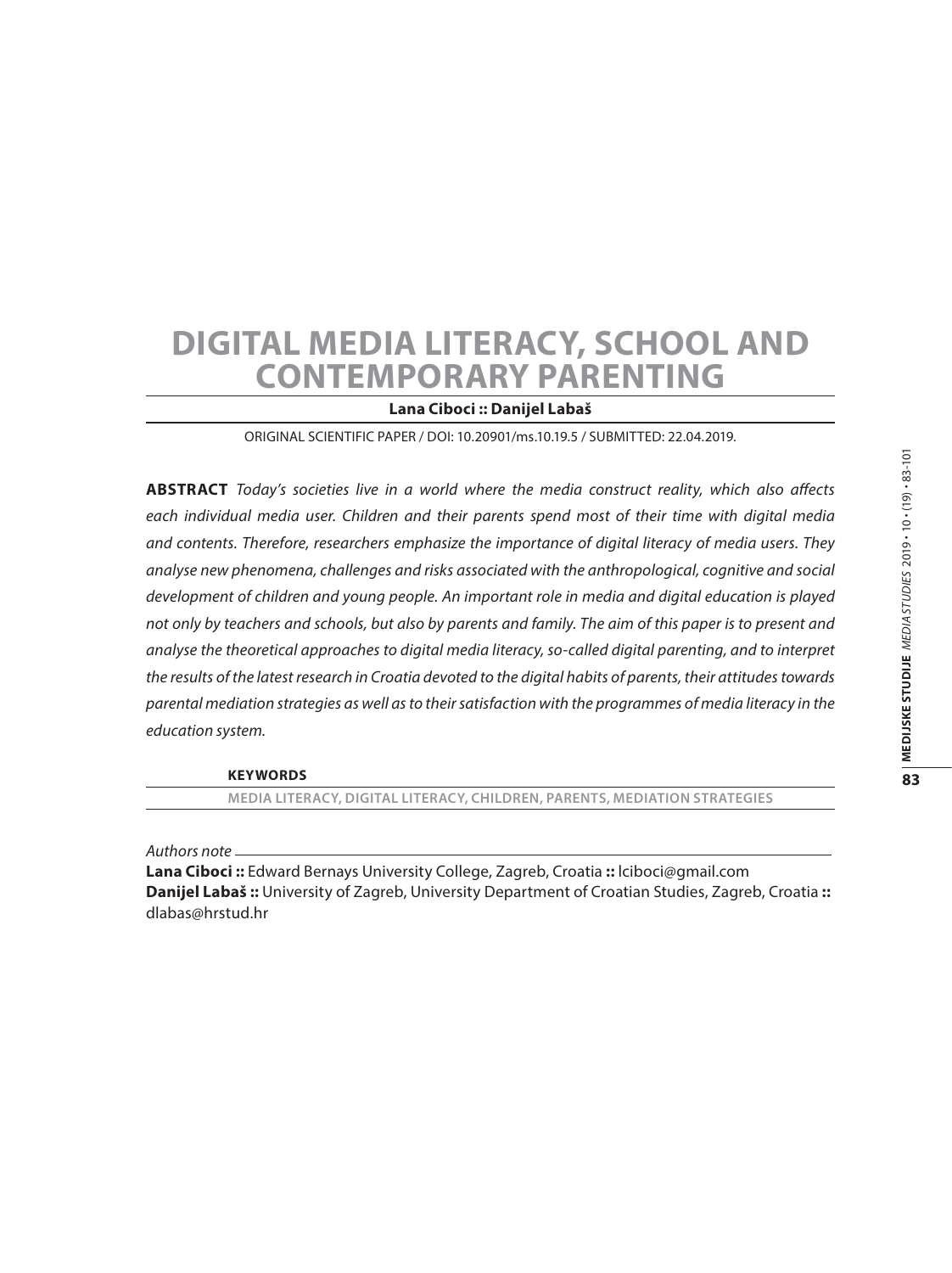# **Introduction**

The fact is that today's children "live mediatized childhoods and it is no longer possible to contemplate children's social and cultural worlds without considering the role played by the media" (Pereira, 2013: 172), especially by new digital media (Elea and Miklos, 2017). In fact, the media have an enormous impact on societies and people's lives. Therefore, there is a huge concern about the impact of digital technologies not only on children's lives, but also on the everyday lives of families as Sara Pereira stated when questioning if the introduction of more technology can really lead to better childhoods or even to better human relations.

Mascheroni and Pasquali (2013) state that "Digital media have become a pervasive component of children's lives in contemporary Western societies: children grow up in a convergent media ecology (Ito, 2009, according to Mascheroni and Pasquali, 2013: 84), whereby a variety of everyday practices – self-expression, sociability, learning, games, cultural consumption, *etc*. (Turkle, 2011: 259) – take place"- Furthermore, the authors claim that, in contrary to what is argued by media panics inspired positions (which emphasize the fear that online, mediated relationships are replacing offine, 'authentic' interactions), "children are integrating the online and the offine" (Livingstone, 2009: 31, according to Mascheroni and Pasquali, 2013: 84) in seeking to develop a coherent projection of the self. In other words, Giovanna Mascheroni and Francesca Pasquali, together with Sonia Livingstone, call for a contextualization of media practices within children's own worlds, keeping in mind that contemporary childhood is increasingly mediated, and the media environments are both changing in late modernity (Livingstone, 2009, according to Mascheroni and Pasquali, 2013: 84) and co-determining each other.

Therefore, "positive and negative aspects of media in children's lives cannot be studied without adding the complexity of everyday life. Children have the ability to communicate across cultural borders and they have access to participate in borderless media cultures. Depending on the content and what sense it makes to children we can discuss benefits or losses for the individual user" (Sundin, 2013: 18), and make an analysis of the complex research area of children media use and parents' relation to it.

On the other hand, the new digital environment raises new questions because "the information era has brought about new literacies" (Torres and Mercado, 2006: 260), and one of the most important literacies in the 21<sup>st</sup> century in our digital societies is critical digital media literacy, which includes not only the possibility of having access to the media, but also – even to a significantly greater extent – the capacity to analyse, to evaluate and to create media contents (Aufderheide, 2013; Buckingham, 2005; Livingstone, 2003; Masterman, 1985, according to Tilleul *et al.*, 2015: 76). Divina Frau-Meigs writes: "Since the advent of Web 2.0, Media and Information Literacy (MIL) is facing a new mutation, as interactivity and the Internet of things create a sense of augmentation of online activities, and as the industrial lobbies pressure governments in favour of computer literacy. This pressure is not problematic *per se*, but implies the digital affordances as they affect information under its various definitions (code, data, document, news)" (Frau-Meigs, 2015: 13).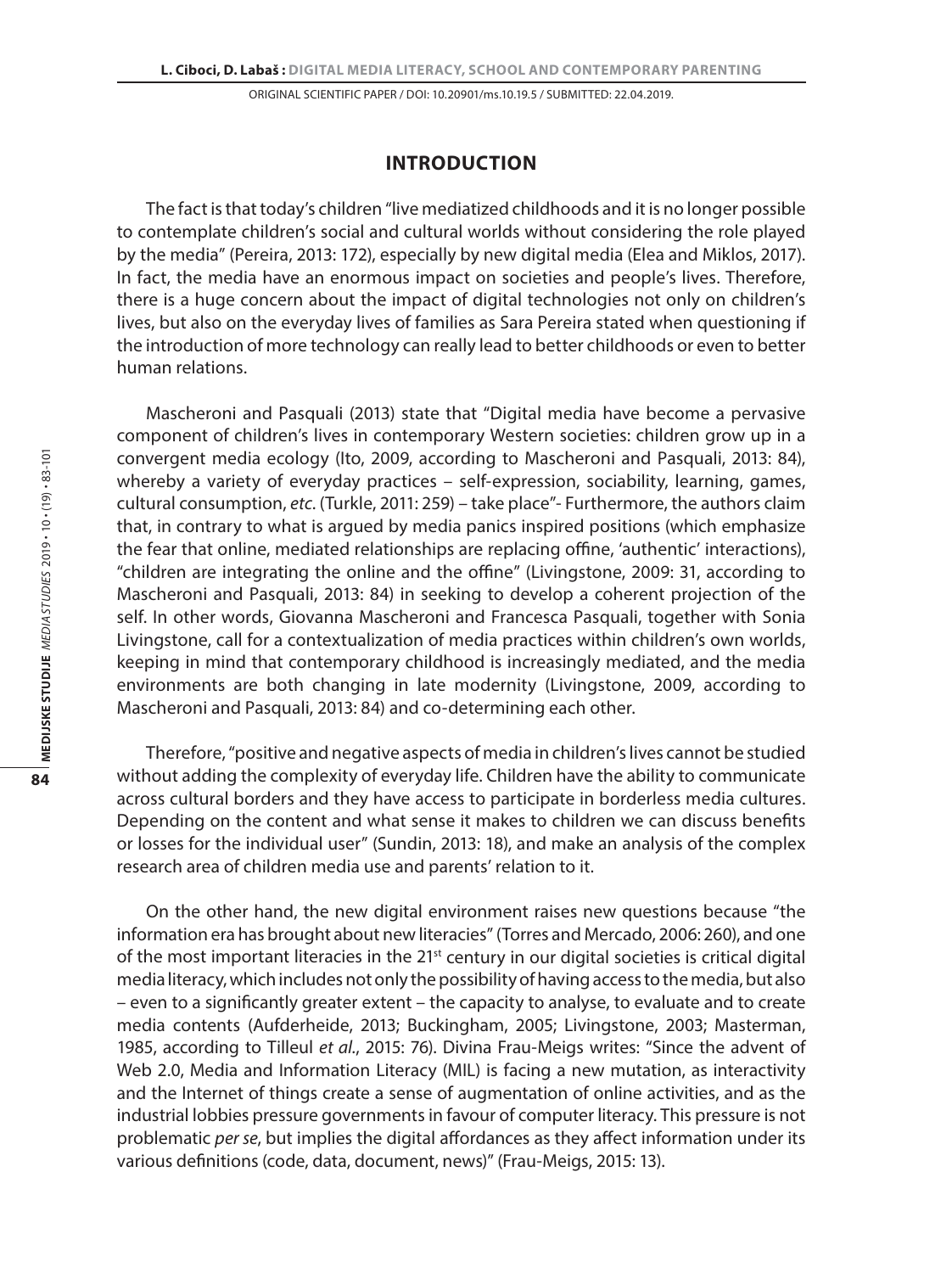However, what have these changes and developments in the digital media world brought to the audiences – to children, youth, adults, teachers and parents? Several diverse studies (Lemish and Götz, 2017; Blades *et al*., 2014; Kirsh, 2006) have presented various open questions, problems, risks and even dangers, such as manipulation, violence, fake news, disinformation, propaganda, loss of interpersonal relationships, sensationalism, stereotypes *etc*.

For this reason, in this paper we will present and analyze the results of the first national research project on children's digital habits and attitudes of parents on media literacy in Croatia.

# **New Educational Challenges: From Loneliness and Internet Addiction to Digital Dementia**

There is a great discrepancy in the development, but also the recognized importance of media education among European countries. While in some countries the importance of media literacy has been fully recognized by the state that included it in the education system a long time ago, in other countries media education has just begun to develop (Ciboci, 2018). In Croatia, on the issue of the development of media education policy, little has been done since the attainment of state independence in 1991 (Kanižaj and Car, 2015: 23). As Nada Zgrabljić Rotar (2005) points out, civic associations in Croatia are paying more attention to media literacy, which "should be included in all levels of the Croatian education system in the modern concept" due to the fact that within the framework of the curriculum at that time media literacy was present "only as much as it is interesting for teachers within the Croatian language in elementary schools, without appropriate literature and methodology" (Erjavec and Zgrabljić, 2000, according to Zgrabljić Rotar, 2005: 37 ). Karmen Erjavec also writes that at that time media education "in the Croatian school system was still at the beginning", and that it was mostly limited to film education (Erjavec, 2005: 98). Today's state of media education in Croatia has not changed much. The biggest changes are foreseen by the curricular reform that is currently under way in Croatia, which will be described in more detail below. For instance, more emphasis is put on the changes in communication that were primarily brought about by the usage of digital media.

The author of *Second Self* (1984) and *Life on the Screen* (1995) Sherry Turkle, in her book *Alone Together* (2011), has raised more questions about our interpersonal relationships in communication by asking how computers are changing us as people (Turkle, 2011: X) and why we expect more from technology and less from each other. She does not agree that computers and new digital devices, such as smartphones, iPods, iPads and tablets, are "just tools", adding that people are shaped by the tools they use. The focus of her research on networking was on the young. However, she also spoke with adults who gave her "insight into how the network is changing parenting and communications patterns" (Turkle, 2011: XIII). She underlines that the technology is seductive and that digital connections and "the sociable robot may offer the illusion of companionship without the demands of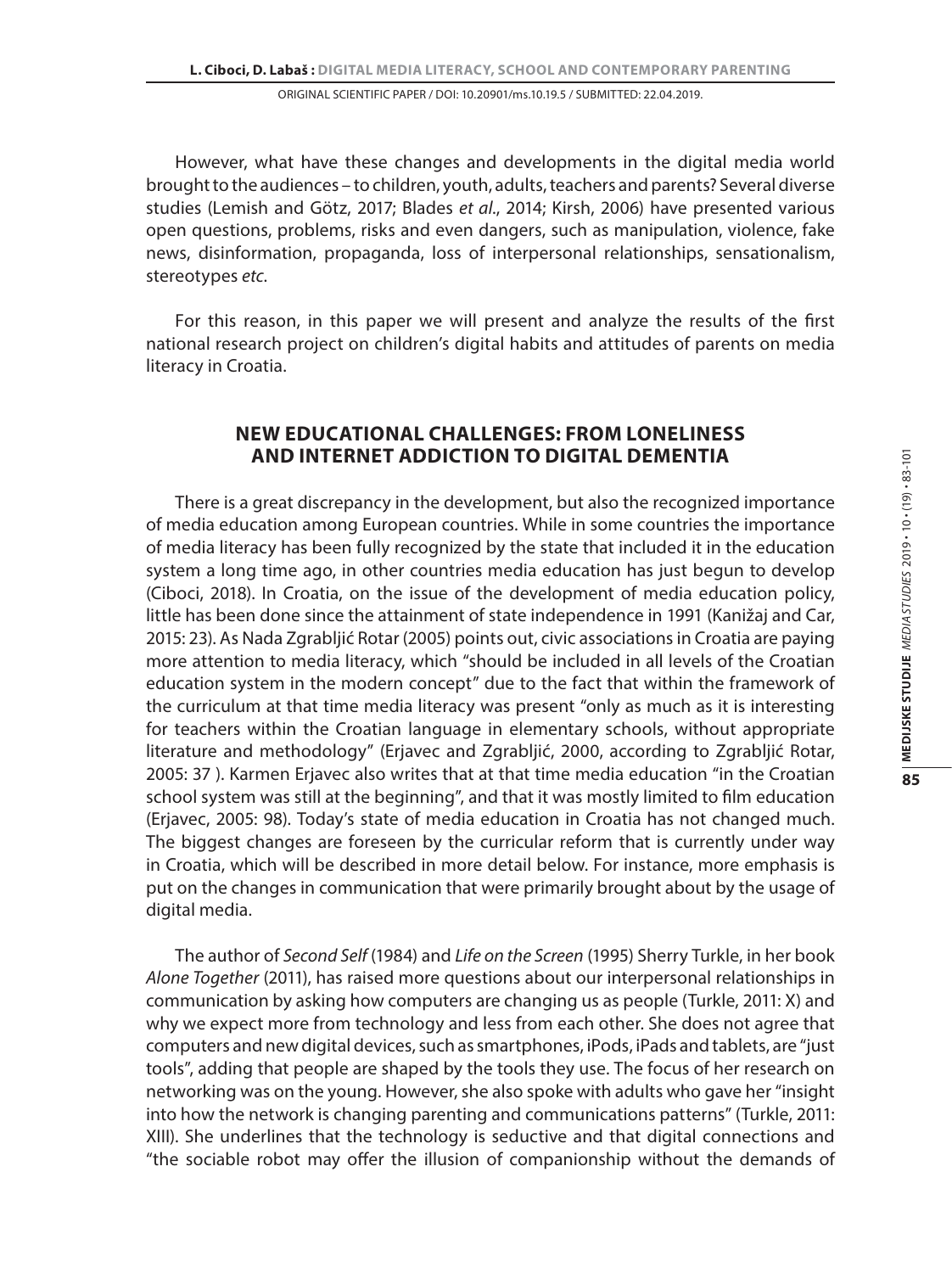friendship. Our networked life allows us to hide from each other, even as we are tethered to each other. We'd rather text than talk" (Turkle, 2011: 1). In the case of children, she is concerned about their getting comfortable with the idea that a robot's companionship is even close to a replacement for a person, and because teenagers believe that "texting is always better than talking", some of them "comment that it would be good to learn how to have a conversation 'sometime, but not now'" (Turkle, 2011: 65). According to her, the Japanese "take as a given that cell phones, texting, instant messaging, email, and online gaming have created social isolation. They see people turning away from family to focus attention on their screens. People do not meet face to face; they do not join organizations. In Japan, robots are presented as facilitators of human contact that the network has taken away", but there is an open problem: "Robots, which enchant us into increasingly intense relationships with the inanimate, are here proposed as a cure for our too intense immersion in digital connectivity" (Turkle, 2011: 146-147). Therefore, people love their new technologies of connection because "they have made parents and children feel more secure and have revolutionized business, education, scholarship, and medicine", they have changed how we date and how we travel, and "beyond all of this, connectivity offers new possibilities for experimenting with identity and, particularly in adolescence, the sense of a free space, which Erik Erikson called the *moratorium*. (...) Turkle (2011: 152) claims that "real life does not always provide this kind of space, but the Internet does", and warns that "virtual places offer connection with uncertain claims to commitment" (Turkle, 2011: 153). Moreover, the author adds that anxiety is part of the new connectivity (Turkle, 2011: 242). Indeed, more and more people live in what has been called "postfamilial families": "Their members are alone together, each in their own rooms, each on a networked computer or mobile device. We go online because we are busy but end up spending more time with technology and less with each other. We defend connectivity as a way to be close, even as we effectively hide from each other" (Turkle, 2011: 280-281).

Furthermore, teenagers complain that parents do not take their eyes off their phones at dinner and that they bring their phones to school sporting events. "Parents say they are ashamed of such behaviour but quickly get around to explaining, if not justifying, it", adding that they are more stressed than ever and they complain that their employers require them to be constantly online. Finally, parents admit that "their devotion to their communications devices exceeds all professional expectations" (Turkle, 2011: 164), which means that they have some signs of (new) media or Internet addiction (Carlisle *et al.*, 2016; Weinstein *et al.*, 2014) .

In accordance with Turkle's view, Laura Perdew asserts that, "in today's digital world, there seems to be a thin line between technology use and abuse. Many people's Internet habits may seem excessive: sleeping with a smartphone under the pillow, texting one person while having a face-to-face conversation with another, or tweeting from a funeral. But some people cross that thin line even one step further, going from Internet use and abuse to Internet addiction" (Perdew, 2014: 25; Young and Nabuco de Abreu, 2011). In addition to the aforementioned problems with addiction, the problem of obesity, insomnia, hyperactivity or memory problems are often associated with children's use of the media. To these effects, one must add effects of phone addiction by children and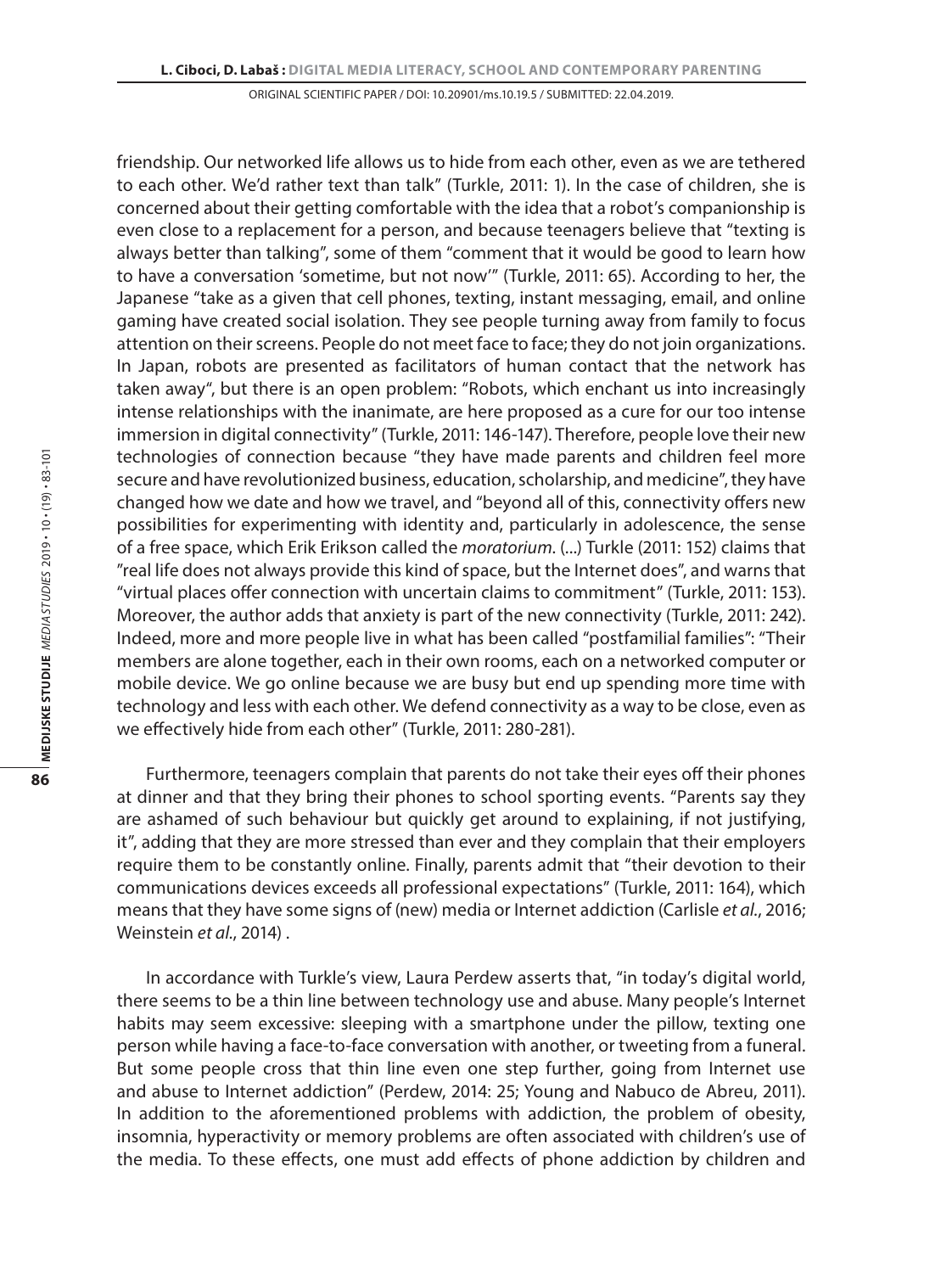young people who are neglecting face-to-face communication and conversations (Turkle, according Perdew, 2014: 52-56), and the loss of privacy by "sharing too much" on social networks and in "virtual life" (Perdew, 2014: 57-65).

German neuroscientist Manfred Spitzer coined a new term regarding users of new digital technology: "digital dementia" (Spitzer, 2018), with which he describes an overuse of digital technology resulting in the breakdown of cognitive abilities. Writing on digital dementia, Spitzer starts with studies conducted by Korean researchers who recorded "a significant increase in the number of disorders of memory, attention and concentration as well as emotional and general perception by young people. They described this clinical picture as digital dementia" (Spitzer, 2018: 8).

Another problem raised by Spitzer is multitasking activity performed by children and youth today connected with attention and concentration disorder (Spitzer, 2018: 212- 224). As Turkle writes, years ago, there were some "idealizations when it became clear that networked computers facilitated human multitasking. Educators were quick to extol the virtues of doing many things at once: it was how the future wanted us to think. Now we know that multitasking degrades performance on everything we try to accomplish. We will surely continue to multitask, deciding to trade optimum performance for the economies of doing many things at once. But online multitasking, like online reading, can be a useful choice without inspiring a heroic narrative" (Turkle, 2011: 242).

In our modern context, it is a fact that new media and new digital technologies are a challenge in education topics, because new technology can lead to new open questions, challenges, risks and even addiction (Perdew, 2014: 25; Lin and Lei, 2015; Li *et al.*, 2015). On the one hand, at the anthropological level, it can be seen that the new media can harm human relationships and direct interpersonal communication, as Turkle and Spitzer write (Turkle, 2011; Spitzer, 2018. On the other hand, the fact is that children and young people, being socialized by the media (Spitzer, 2018: 104-123), have developed ways of using the media that are completely different from those used by their parents. They do not distinguish between "the world" and "the world of the media". They are children in the world of the Internet and the Internet is part of their "real-virtual" world. However, research that has shown that adolescents are active and self-confident media users, also warns of their marked naivety (hrkids.online, 2018; Buckingham, 2000). The Internet today strongly influences its users and their thinking, but also has influence on their own personality. The problems mentioned by different scholars and researchers related to the use of media, especially of the Internet by children and youth, are: exposure of children to violence and inappropriate content because of the impossibility of legal regulation of all Internet sites, but also the alienation of children, cyberbullying, violence, sexualisation and addiction (hrkids.online, 2018; Young and Nabuco de Abreu, 2011). Keeping in mind that children and youths are increasingly surrounded by the media, we cannot ignore their influence on the behaviour and performance of these children and youths. Furthermore, on the basis of the aforementioned studies by various researchers, we have to think of digital media literacy as a valid, useful and necessary educational key for the future of education in schools and in families, not just for children and youths, but for teachers and parents, too.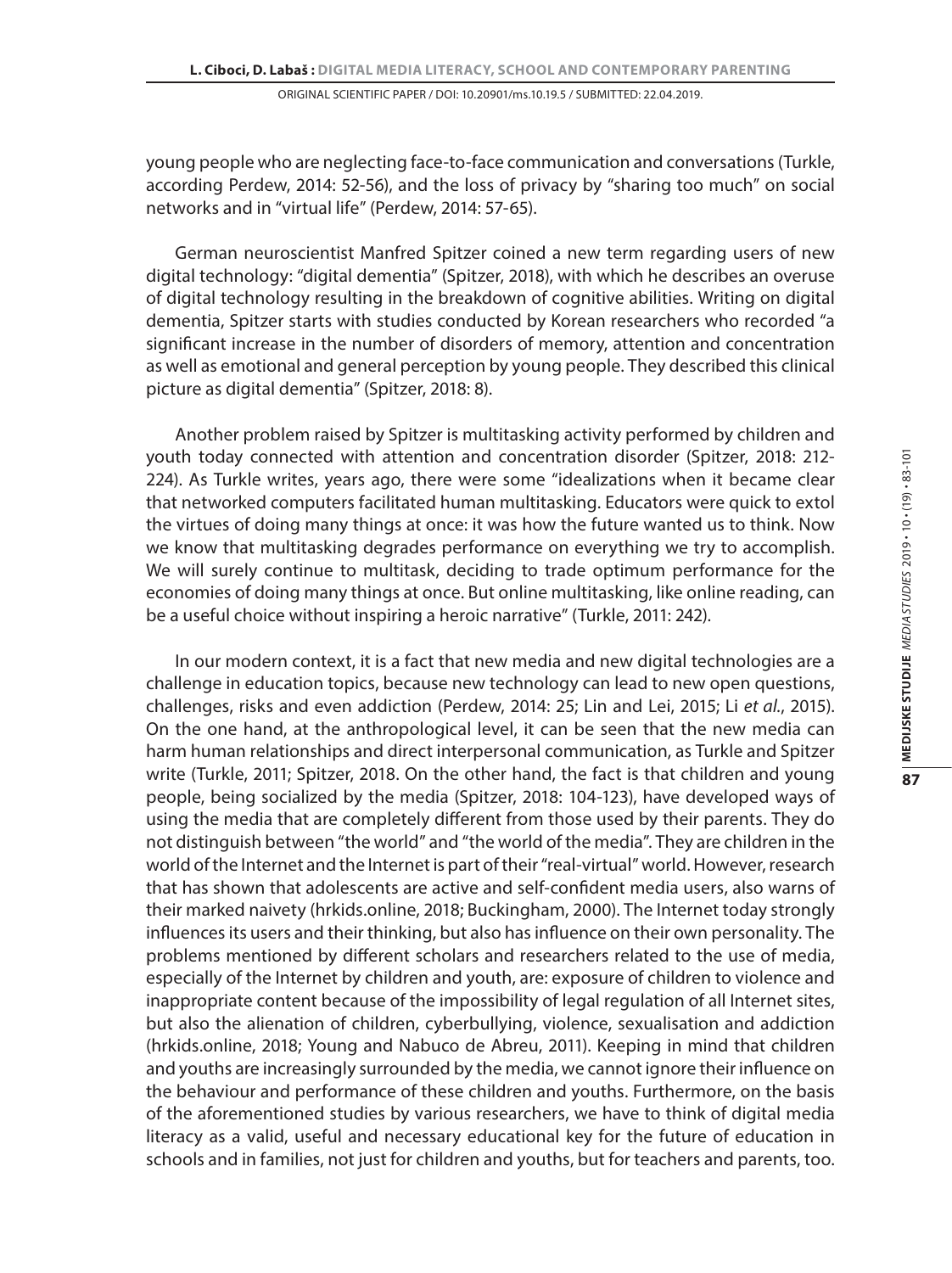# **Digital Media Literacy as Education Key**

The thesis that digital media literacy is a valid educational key for the future of education in schools and in families, as mentioned before, is confirmed by Sonia Livingstone and Julian Sefton-Green. They write that "some of the ways in which digitally networked, convergent technologies have entered people's ordinary lives may facilitate socially progressive change – supporting youth participation and creative and learning opportunities and providing resources designed for disadvantaged groups. At the same time, there is reason to fear that those same technologies are, with perhaps grater force, being actively reinvented by powerful elites to ensure that political and commercial logics dominate. However, in drawing attention to technologies in this way, we emphasize that they gain their meaning through particular practices and contexts of design and use" (Livingstone and Sefton-Green, 2016: 5). Continuing this reflexion, they add that "it is not just digital technologies that make for change between the present and previous generations – many other changes have shaped the possibilities for and influences on young people in recent decades, and these changes have been more thoroughly researched and theorized", which will be demonstrated by some of the results of the studies we are going to present and to analyse later in this article, aiming to reveal the habits of using the media by children, young people and their parents. In the aforementioned paper, Livingstone and Sefton-Green aim to answer "abstract historical and sociological questions with the everyday experiences of our class", investigating some points of living in Late Modernity (Livingstone and Sefton-Green, 2016: 23-26), "in which the contrary forces of socio-technological innovation and the reproduction of traditional structures (the school, the family, social class) threaten to pull young people in different directions" (Livingstone and Sefton-Green, 2016: 11). In their research, conducted over the course of one year with 28 teenagers at home, at school, with their friends and online, they discovered that the media "– both mass and networked – were heavily implicated in the domestic settings of values, emotions, and identities" (Livingstone and Sefton-Green, 2016: 15), "that crucial changes to home and family have affected children's and young people's lives over recent decades", and that these "large-scale social changes have implications for the private life of families" (Livingstone and Sefton-Green, 2016: 27), of school and of education (Livingstone and Sefton-Green, 2016: 30-32). For children, the media offer "rich resources to explore and express their growing independence, as well as to engage in pleasures that were not always favoured by their parents" (Livingstone and Sefton-Green, 2016: 156), who were concerned about Internet use.

While Turkle writes about living "alone together", Livingstone and Sefton-Green state that "in the 21st century, coming together 'as a family' is ever more a matter of choice than of necessity", pointing out that families today are "living together and separately" (Livingstone and Sefton-Green, 2016: 164f), concluding that there is a need "to reconcile young people's everyday experiences with the many hopes and fears about youth in the digital age" (Livingstone and Sefton-Green, 2016: 233), the need to manage "the balance between time together and time apart" because "most of the families put a lot of effort into finding ways to come together" (Livingstone and Sefton-Green, 2016: 244-245). In this contemporary context, critical digital media literacy is needed and "founded on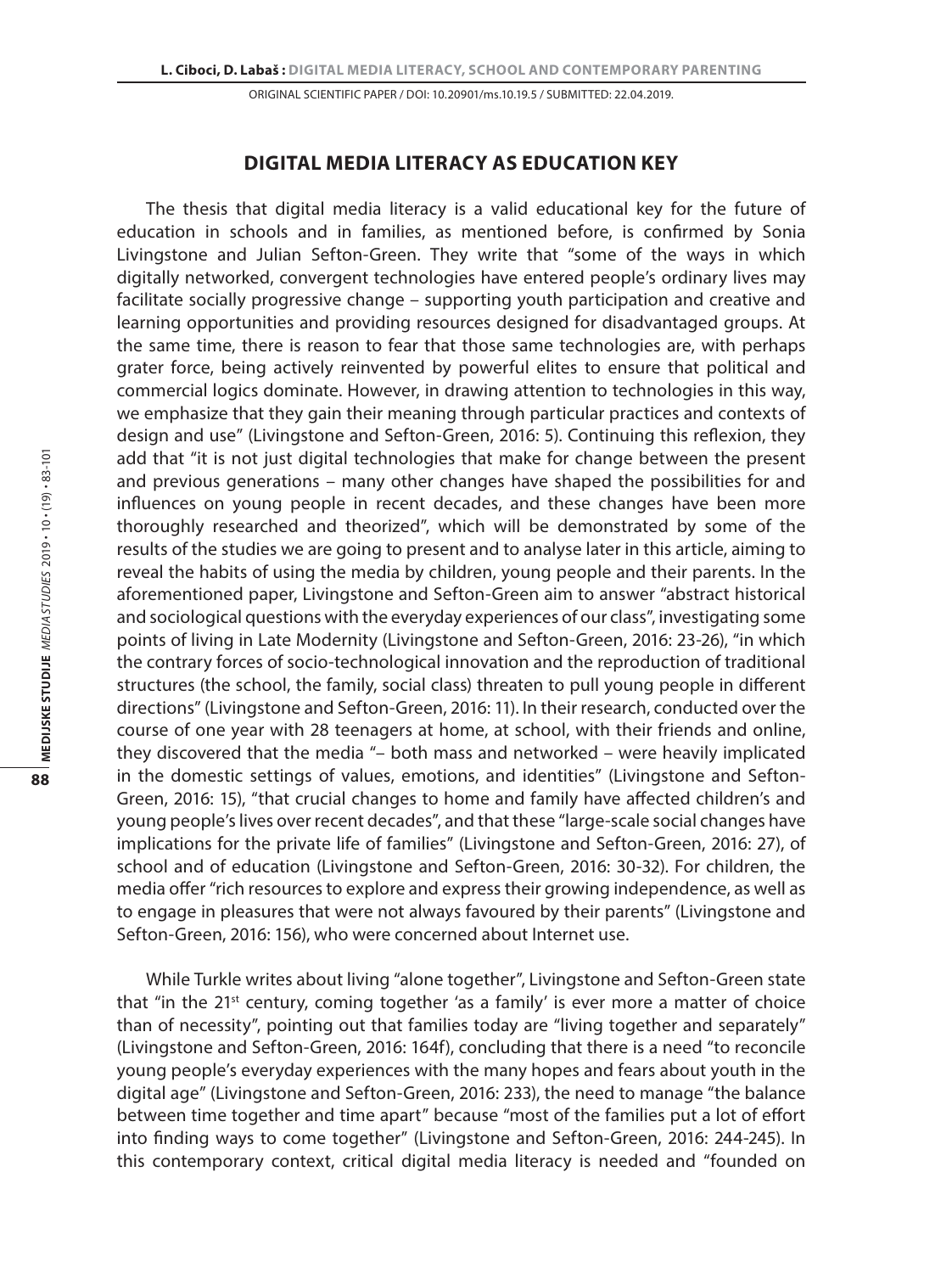the legitimate role of media to serve the public's right to be truly informed" (Torres and Mercado, 2006: 260), and to be educated and literate. In fact, in today's digital age, there is no need and no space to talk about a "generational divide" or gap between "digital natives" (children) and "digital immigrants" (parents) because times have changed and we all need to became "digitally wise" and to be dedicated to media digital literacy in our everyday lives. Indeed, in our time, we are talking about digital parenting. And "digital parenting is a popular yet polysemic concept that refers both to how parents are increasingly engaged in regulating their children's relationships with digital media (parental mediation), and how parents themselves incorporate digital media in their daily activities and parenting practices, and, in so doing, develop emergent forms of parenting" (Mascheroni *et al.*, 2018: 9).

The study on parental mediation of children's Internet use carried out by Sonia Livingstone *et al*. came to the conclusion that the diverse array of mediation practices employed by parents can actually be grouped into two broad categories: enabling and restrictive mediation. "While restrictive mediation can be effective in reducing children's exposure to online risks, it has numerous side-effects, because it limits children's opportunities to develop digital literacy and build resilience and discourages children's agency within the child-parent relationship. Enabling mediation, instead, encompasses a set of mediation practices (including co-use, active mediation of Internet safety, monitoring and technical restrictions such as parental controls) that are aimed at empowering children and supporting their active engagement with online media" (Livingstone *et al*., 2017, according to Mascheroni *et al.*, 2018: 9-10). According to Mascheroni, *et al.*, the question is how "to ensure children's access to online opportunities while protecting them from potential harmful effects. This question is particularly pressing for younger children, who are now increasingly online even before they can talk or walk. However, there is still a paucity of research on parental mediation of very young children regarding their digital media uses. Available research suggests that parents of younger children tend to favour restrictive mediation, though they are inconsistent in their practices and often use touchscreens as a babysitter while they are doing household chores, or as part of a system of reward and punishment for children's behaviour (Chaudron *et al*., 2015). The appropriation of digital media into families' everyday lives is influenced by parenting styles or ethics" (Clark, 2013, according to Mascheroni *et al.*, 2018: 10), by their various "equipment" to face the increasing complexity of the digital world and its social and developmental consequences, by inequalities in parental mediation because of parents' different level of education or socio-economic status. "Even among parents of young children, lower income/lower educated parents are likely to experience a generational digital divide and feel less confident in their ability to guide children's use of touchscreens and prevent their exposure to risks. As a consequence, they are reluctant to engage in parental mediation and scaffolding of their children's digital literacy practices. Children are left to experiment on their own, learning by trial and error, or seek out support from their older siblings"(Mascheroni *et al*., 2016, according to Mascheroni *et al.*, 2018: 10). Today's children act as agents of change in families; they are introducing new technologies, "reversing existing media rules or creating new rules, guiding their parents' use, and mediating media effects (van den Bulck *et al*., 2016). The so-called 'child-effect' (van den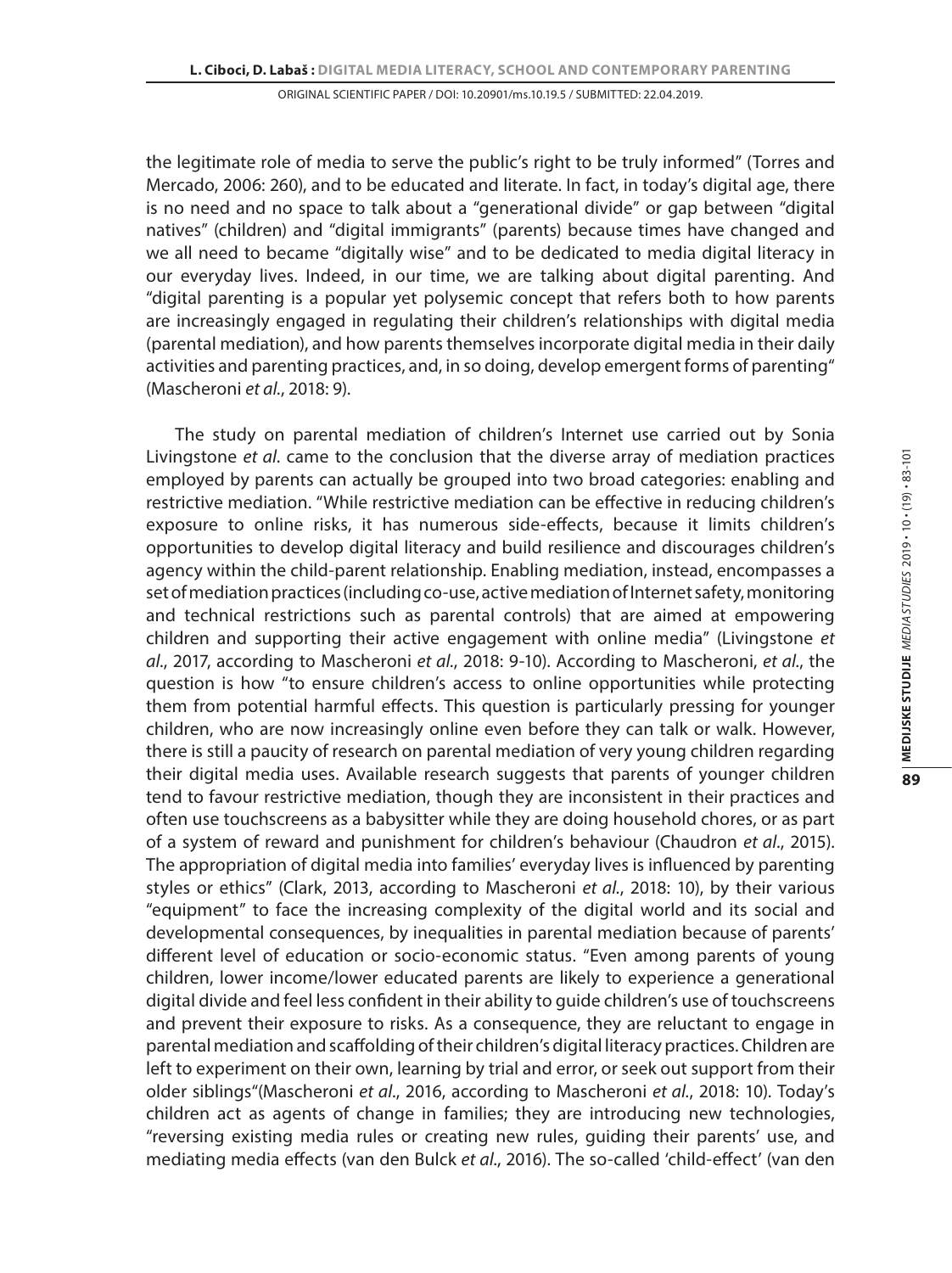Bulck *et al*., 2016) invites the researcher to consider mediation as a reciprocal process, whereby both parents and children and the family as a cultural unit are transformed. Families with children are usually early and enthusiastic adopters of new technologies, which, in turn, shape the family's communication practices and media consumption habits. However, and despite the fact that the child-effect can and, to varying degrees, does occur in all families, it has been largely under-investigated so far" (*ibid.*, 2018).

How are parents in Croatia facing these new educational challenges? Are they controlling their children or are they more open to monitor, to discuss with their children about the new educational possibilities provided by digital media? These are some of the aims of the different studies that we present and analyse.

# **The educational system in Croatia and computer and media literacy**

As for media education in Croatia, there is no separate school subject devoted solely to the media, but media literacy is a part of the Croatian Language subject in elementary school, from the first to the eighth grade. Therefore, the emphasis is on film and theatre, while the new media are almost completely omitted. Suffice it to say that in eight years, as far as primary school in Croatia is concerned, there is only one teaching unit dedicated to the Internet, in the sixth grade. In this unit, the network is defined and students have to find several web pages on the topics of the Croatian Language and Literature (Vican and Milanović Litre, 2006: 41). The unit does not stimulate critical thinking nor does it address the actuality of the new media, especially in children and young people's life. However, the amount of competences children will actually acquire through compulsory media education depends first and foremost on each teacher individually and his/her decision on how many hours per year will be devoted to media education (many teachers spend less than mandatory nine to ten hours a year) (Ciboci, 2018; Ciboci and Osmančević, 2015).

Apart from the Croatian Language classes, students also acquire key media and digital competences "within Technical Education and Informatics subjects as well as within intercurricular themes" (Kanižaj and Car, 2015: 27). Until this school year, Informatics at elementary school was an extracurricular activity from the first to the fourth grade and an elective course from the fifth to the eighth grade (Vican and Milanović Litre, 2006: 310) which means that not all students had the opportunity to acquire all the necessary digital knowledge. However, pedagogues and psychologists played an important role in all these years of obligatory schooling by holding lectures about Internet security and cyberbullying to children in schools.

Much has changed in the current school year because the experimental curricular reform is underway in Croatia. Along with others, one of the main changes refers to Informatics which has become a compulsory subject in the fifth and sixth grades. Today, within the curriculum of Informatics, students learn about topics such as network security, data protection, electronic violence and concern for their digital reputation, personal data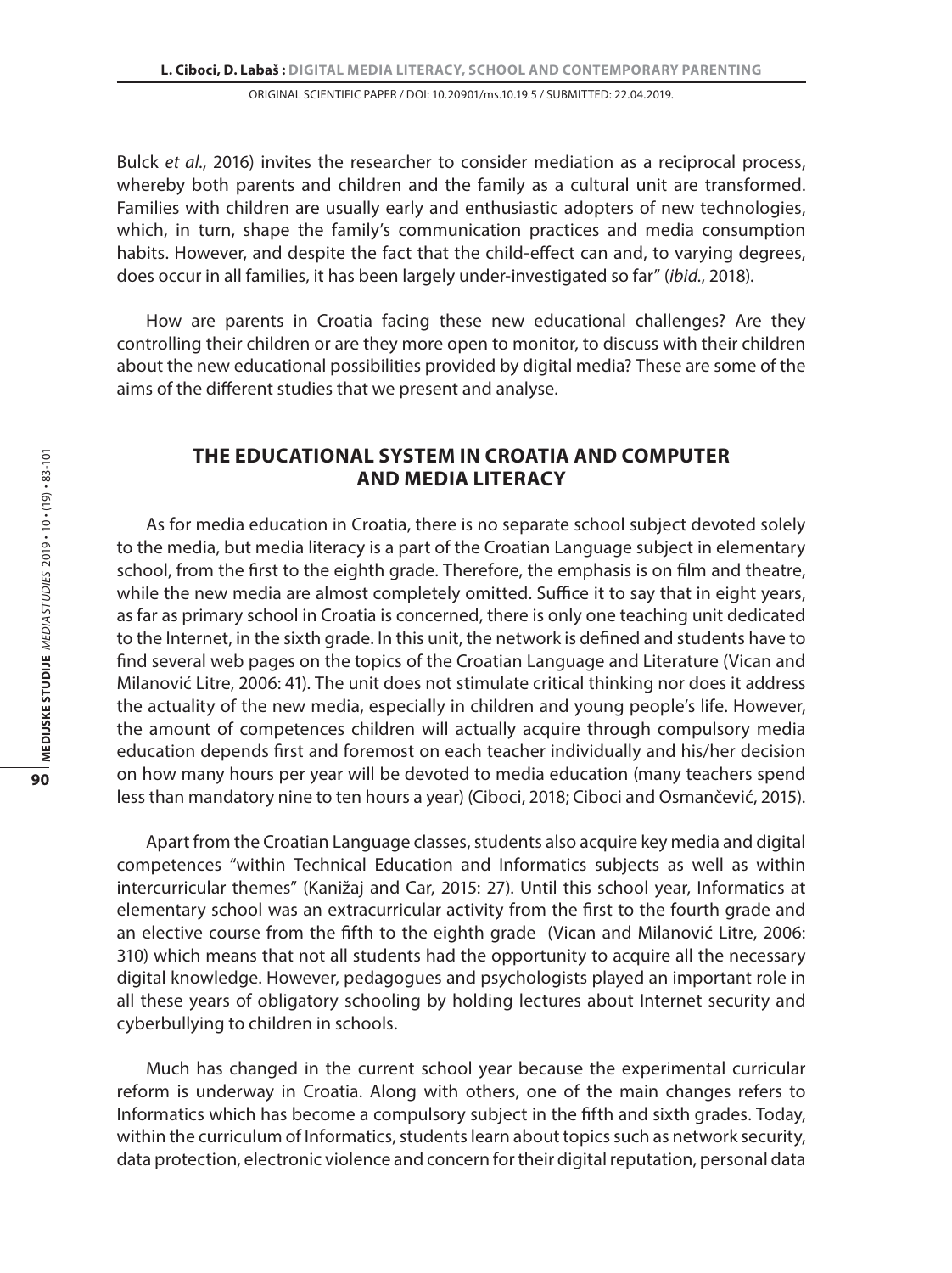protection, inappropriate forms of behaviour and seeking help for unwanted content or contacts (Nacionalni kurikulum nastavnoga predmeta – Informatika – prijedlog, 2016: 5). The proposal of the Curriculum of Informatics is much more up-to-date than the previous one, and it meets the needs of today's average media user. The Curriculum of Informatics significantly complements the curriculum of Croatian Language and offers the competencies needed in today's information age.

The existing curriculum is not to be discarded, but today's students need additional media knowledge to be able to enjoy all the benefits they provide. This knowledge implies taking into account all the dangers they might encounter, with particular emphasis on those related to the Internet, the medium on which children spend most of their free time. Therefore, the parents should have a key role in this process.

# **Parents as Digital Educators of Children in Croatia**

In November 2017, the first national representative survey on children's digital habits was conducted in Croatia. The study involved 1,017 children aged nine to seventeen and their parents. The youth sample was stratified in terms of the size of counties, as well as age and gender of the children, and the survey was administered using the CAPI method. The Association for Communication and Media Culture<sup>1</sup> conducted the research in cooperation with the Agency for electronic media, the City of Zagreb, Croatian Telecom, the Croatian Regulatory Authority for Network Industries and the Centre for Missing and Abused Children. The research was supported by the Ministry of Science and Education and the Ministry of Demography, Family, Youth and Social Policy. The research was carried out by Ipsos Puls. The aim of the research was to analyse the habits of children in Internet usage, the exposure to risky contents, but also to analyse the role of parents in using and protecting children on the Internet. The survey was conceptualized and conducted as part of an international research project, the follow-up project of the original EU Kids Online survey conducted in 2010 in 25 EU member states. This paper presents the findings of the EU Kids Online 2017 survey conducted in Croatia in September and October 2017. The preliminary results of the research were published on the official website of the project – http://hrkids.online/. This paper provides unpublished results on parental attitudes about children's Internet usage and their role in ensuring the protection of children on the Internet as well as their satisfaction with media literacy education within the Croatian school system.

The study involved 1,017 parents - 797 mothers and 220 fathers. The questionnaire was answered by the parent in the household who claimed that he or she was better acquainted with the digital habits of the child. As far as the educational structure of the respondents is concerned, 71.8% of them have high school education qualifications, 20.9% have higher education qualifications or higher, while 7.3% of respondents have elementary school qualifications or uncompleted elementary school. Most of the respondents, 82% of them, live in households with an average monthly income, 12.5% in households below

<sup>&</sup>lt;sup>1</sup> The authors of this paper are members of the Association.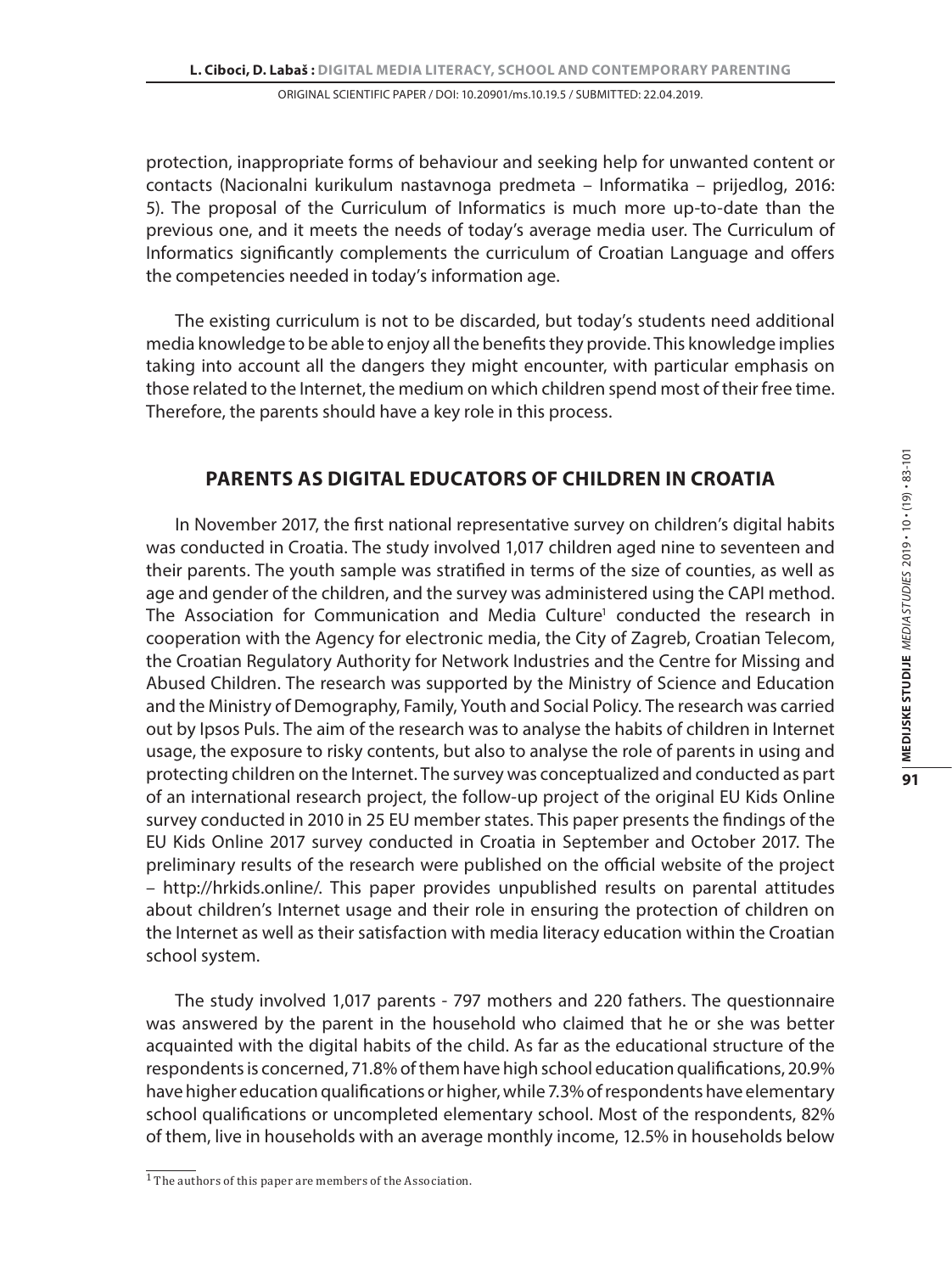the average monthly income, while 5.5% of respondents live in households above the average income.

# **Results with Discussion**

The Internet is present in everyday lives of parents, not only of children. Specifically, 84.5% of parents use the Internet every day, 8.5% at least once a week, 2.4% at least once a month, 0.4% at least once a year, and only 4.3% of parents do not use the Internet. Parents, as well as children (http://hrkids.online/, 2017), most often access the Internet via smartphones, much more often than via computers, laptops or tablets (Figure 1).



*Figure 1.* The usage of devices to access the Internet (N=1 017)

Research showed that 69.4% of parents believe that their child uses the Internet better than they do. The survey found that 71.3% of mothers and 62.7% of fathers think in this manner. Such data should not be surprising given the fact that every fourth parent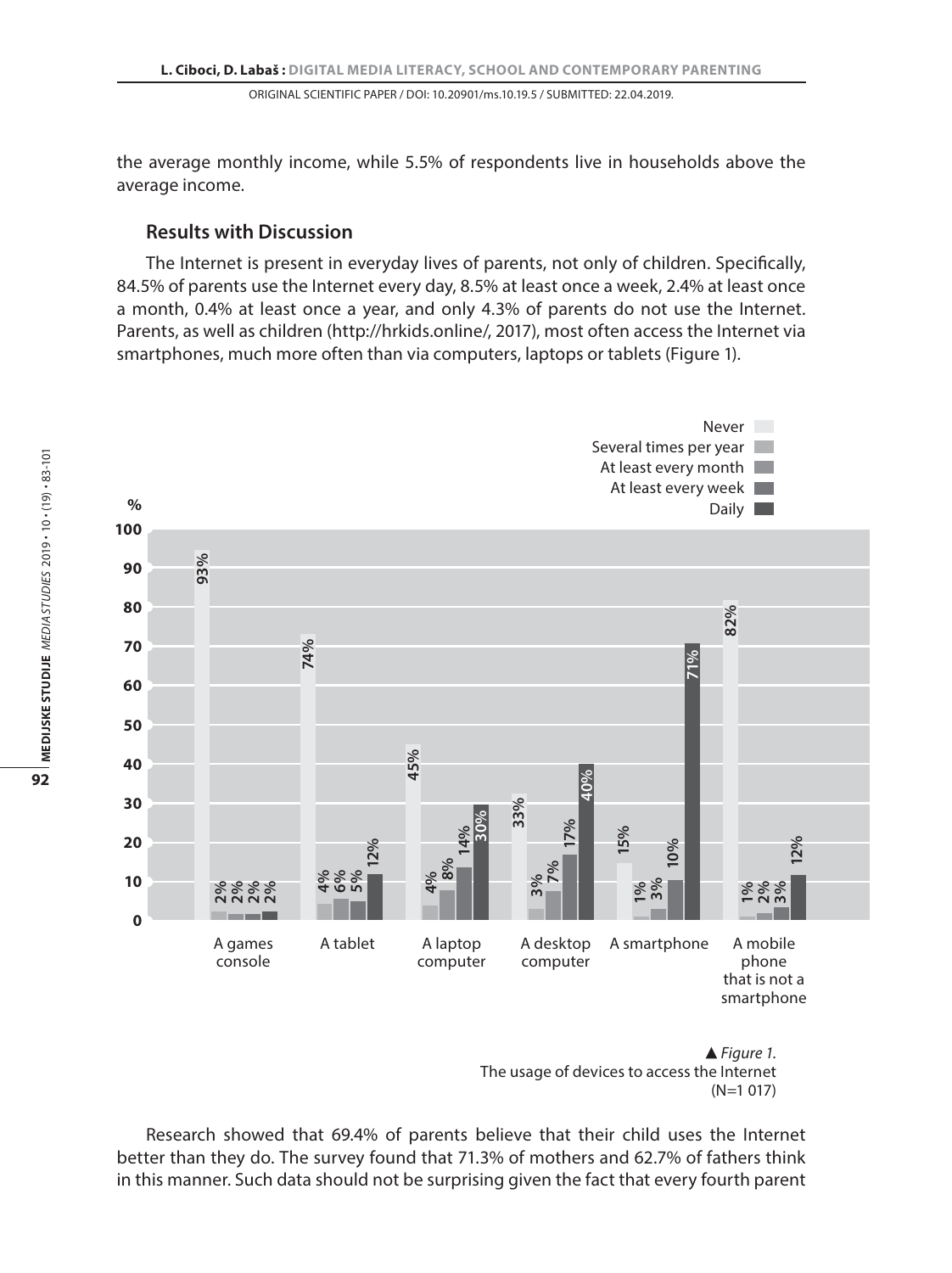was over 30 years old when they first started using the Internet. The results showed that 2.1% of parents started to use the Internet for the first time by the age of 10, 29.8% of parents between 11 and 20 years, 35.8% between 21 and 30 years, 21% between 31 and 40 years, 4.3% between 41 and 50 and 0.6% when they were over 50 years old. There was no difference in the respondents' perception based on monthly income. However, there was a statistically significant difference considering the education of the respondents – those with elementary and secondary education significantly more often believe that children use the Internet better than they do.

Since most parents believe children use the Internet better than they do, it is important to help them, especially by providing information and advice on how to keep their children safe on the Internet. Research has shown that most often parents receive such information from the media, family and friends, as well as from their child's school (Figure 2). However, in the future, as it can be seen in Figure 2, parents would like to receive such information primarily from their child's school and far less from the media themselves. Parents have clearly pointed out that the role of school is not only the education of children, but the education of adults as well. School needs to provide the support to adults in child education, especially in those areas where children spend a lot of their time and potentially have more knowledge than their own parents. Digital education surely is one of them. These results show that parents, when it comes to the safety of children on the Internet, have more confidence in school itself than in the media. Although it cannot be said with certainty, it can be assumed that if parents gain more knowledge of the Internet, particularly of its educative role, it is likely that they will more often encourage the usage of the Internet for educational purposes at home, but further research in this area is certainly needed. Apart from additional research on the role of school in the digital education of parents, it is necessary to explore how to encourage them to participate in school education. Specifically, previous research shows that such education in Croatian schools is most often responded by the same parents, enthusiasts, who often do not need such education, while the parents who need such education most often do not participate in these programmes (Ciboci, 2018).

The graph provided in Figure 2. also shows that many parents (38.2%) receive information about child safety on the Internet from children themselves, which places doubt on their ability to monitor their children, as well as to help their own children in case of exposure to inappropriate content. It is interesting to note that a high 41.7% of parents would like to continue in the future with such practice, showing that parents see nothing wrong in the fact that children are educating them on the use of new media. Although in online contexts "everyone learns from everyone" with the flattening of traditional hierarchies between teachers and learners, parents have much more life experience than children, which enables them to look more critically on media content. The child may be able to teach parents how to open, for instance, a profile on a social network, but is a child aware of both positive and negative aspects of social networks? For example, are they aware of suspect credibility and reliability of information published there? Although children can teach their parents technical knowledge of media and new technologies, parents need to develop critical evaluation of this same media content in children.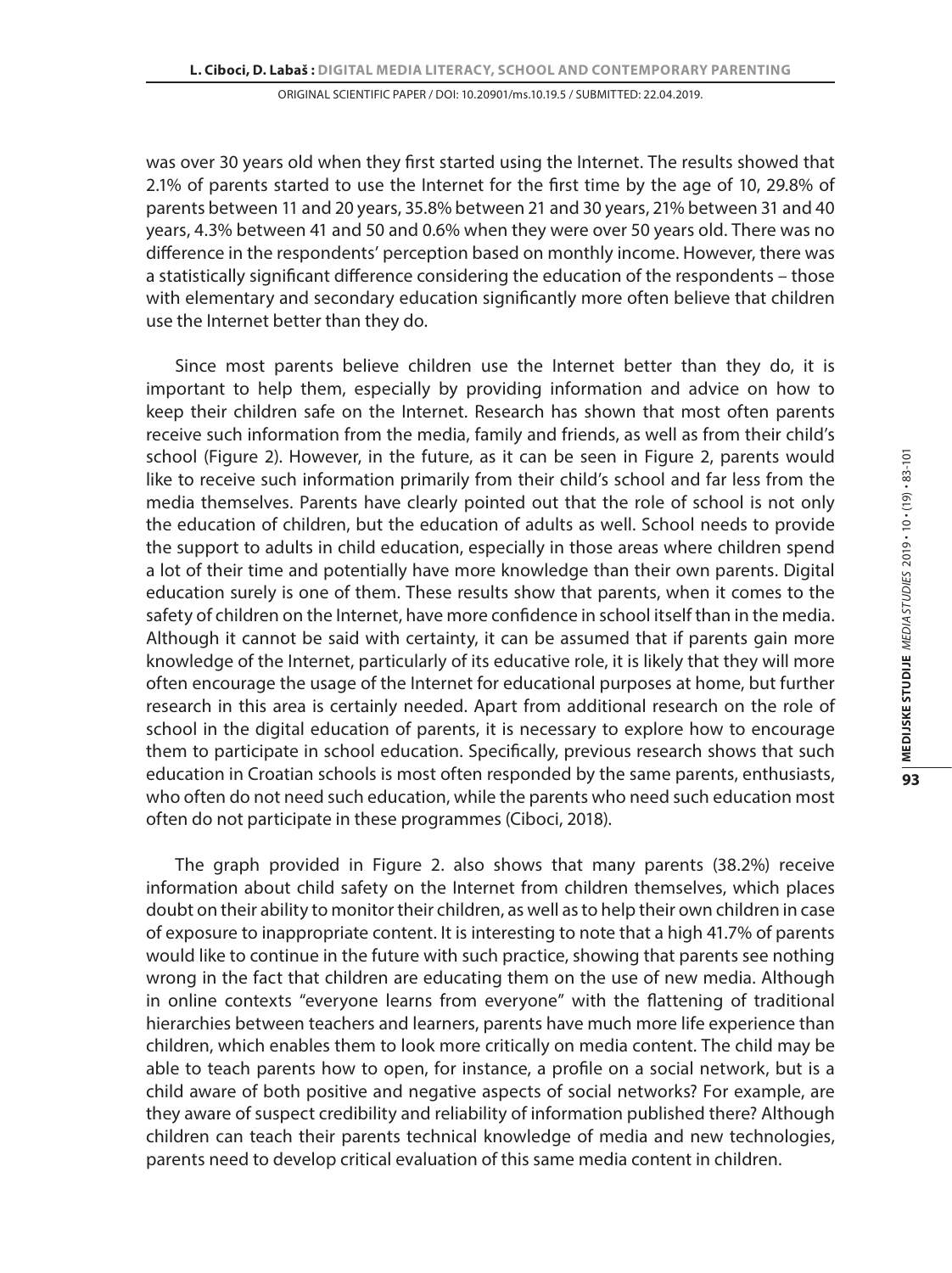



### *Active or Restrictive Parental Mediation Strategies*

The research showed that greater parental engagement in their children's online behaviour is necessary. In point of fact, children have much bigger experience in online contacts with someone they have not met face to face in comparison to their parents' views and attitudes (Ciboci, *et al.*, 2019).

The study showed that parents rarely use restrictive parental mediation strategies. As a matter of fact, 60.1% of parents always allow children to visit social networks, even to children under the age of 13; 44.8% of parents always allow their children to post photos, videos or music online to share with others; 47.5% of parents always allow their children to play games with other people online, while 54.9% of parents always allow their children to download music or films.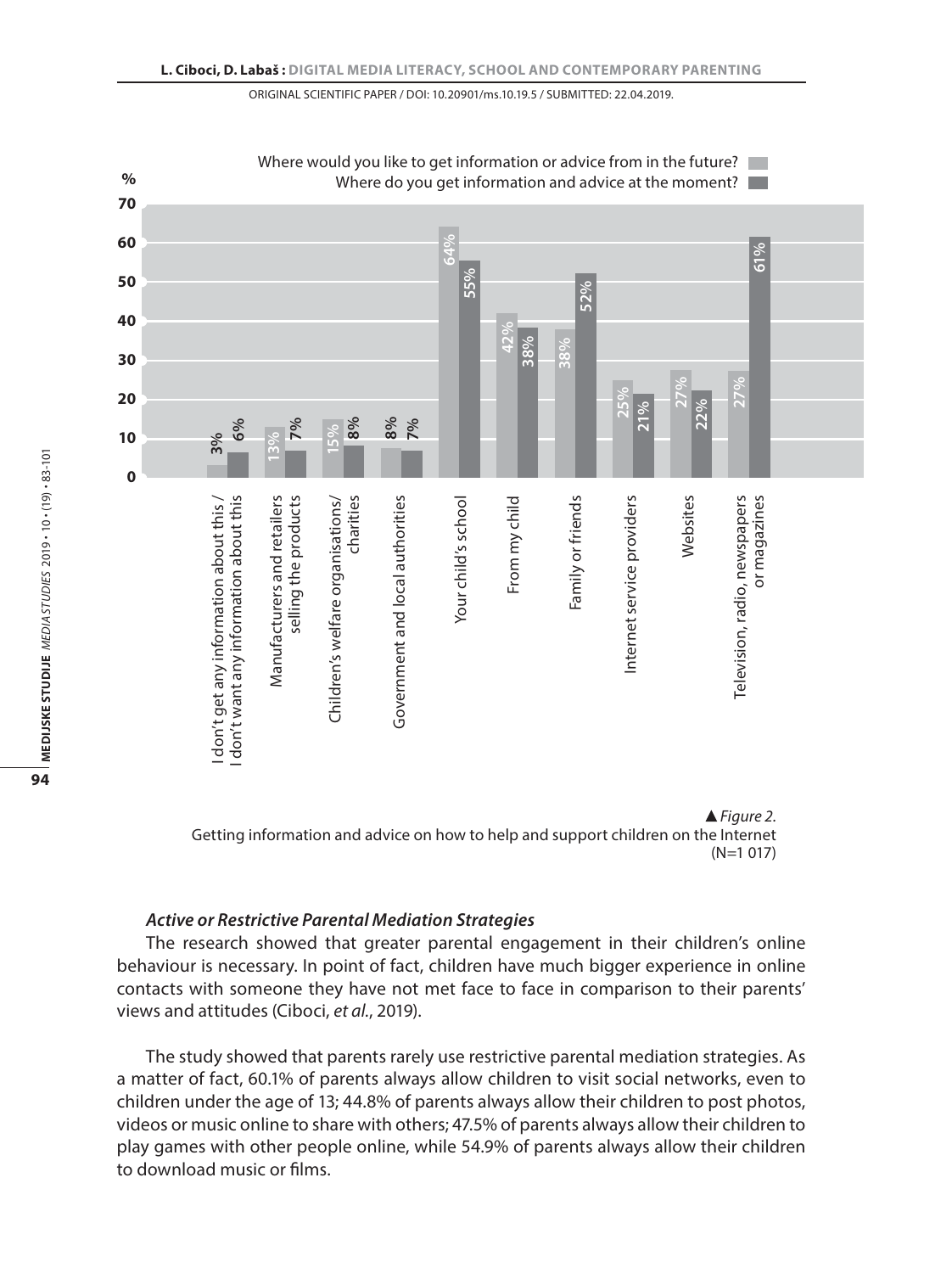

*Figure 3.* Parental restrictive mediation strategies (N=1 017)

When their child uses the Internet, 76.4% of parents talk with their child about what he/she does on the Internet.<sup>2</sup> However, when talking about other parental mediation strategies, parents rarely use them to educate their children. Only 13.4% of parents sit with their child while he/she uses the Internet, 31.4% of parents stay nearby when their child uses the Internet, and 32.7% of parents do shared activities together with their child on the Internet. Parents are rarely involved in raising and educating their children about the Internet, which further indicates the importance of educational institutions.

The above results show that some parents use strategies that are rooted in monitoring practices or co-using strategies and that most parents talk with children about the Internet. What we do not know is what kind of talk is used. Therefore, in the future research it is highly recommended to analyze the content parents are discussing with children.

 $<sup>2</sup>$  A multiple choice question, parents were free to check all the boxes if they were engaged in all four practices.</sup>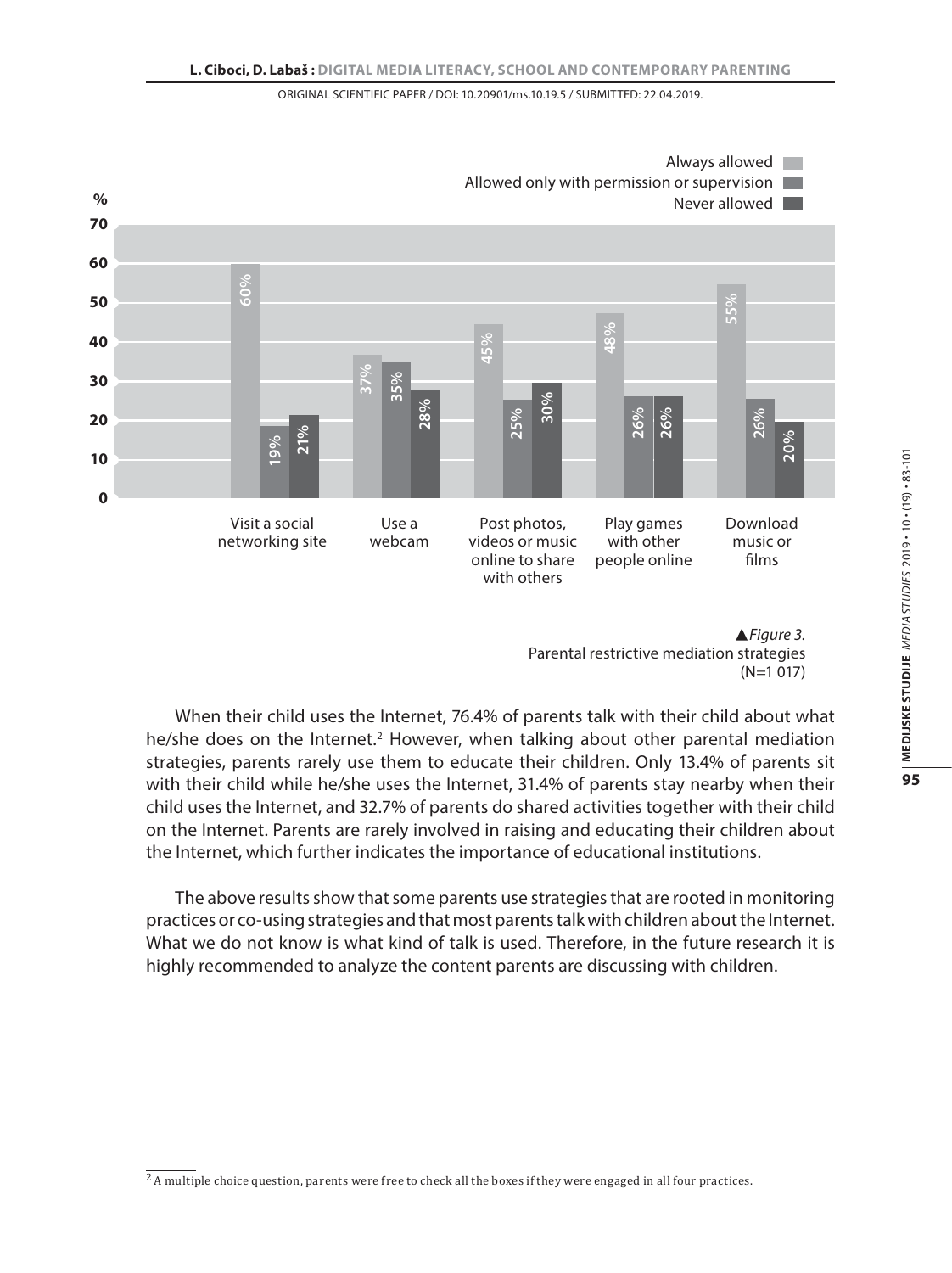

*Figure 4.*  Parental active mediation strategies (N=1.017)

## *Parental Satisfaction with Media and Digital Literacy Teaching in Croatia*

School plays a significant role in children's media education. On the one hand, parents see it as an important actor to transfer knowledge and provide information to parents on how to protect children on the Internet, but, on the other hand, they think that teachers are, together with parents, responsible for children's media education. Our research showed that 80.2% of parents think that media education should be their responsibility, and 74.8% hold the view that educators in pre-school and school should be responsible for educating their children on the media<sup>3</sup>.

Although they emphasize the importance of educators and teachers in media education of children, parents still do not recognize the importance of media education of children from the earliest age. Although children spend hours and hours using the Internet even before they go to school and many children start to use the Internet already in their first years of life (Chaudron, 2015), most parents think that media education should start in elementary school, from the first to the fourth grade. Every fifth parent thinks that media education should begin from the fifth to the eighth grade (Figure 5). Only every fifth parent thinks that media education should start from the earliest age, already in kindergarten.

<sup>3</sup> A multiple choice question.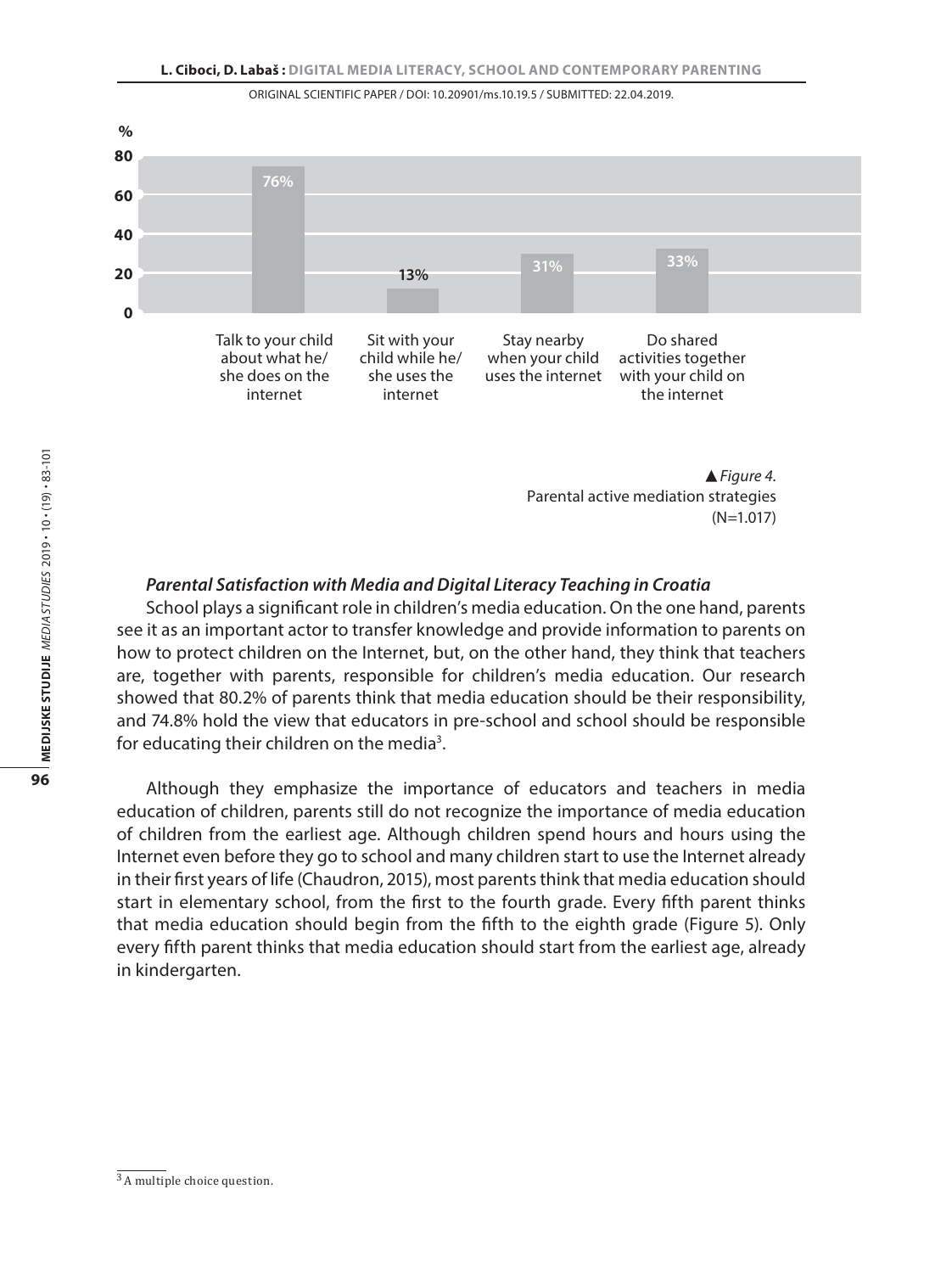



*Figure 6.* Parental satisfaction with digital literacy in schools (N=1 017)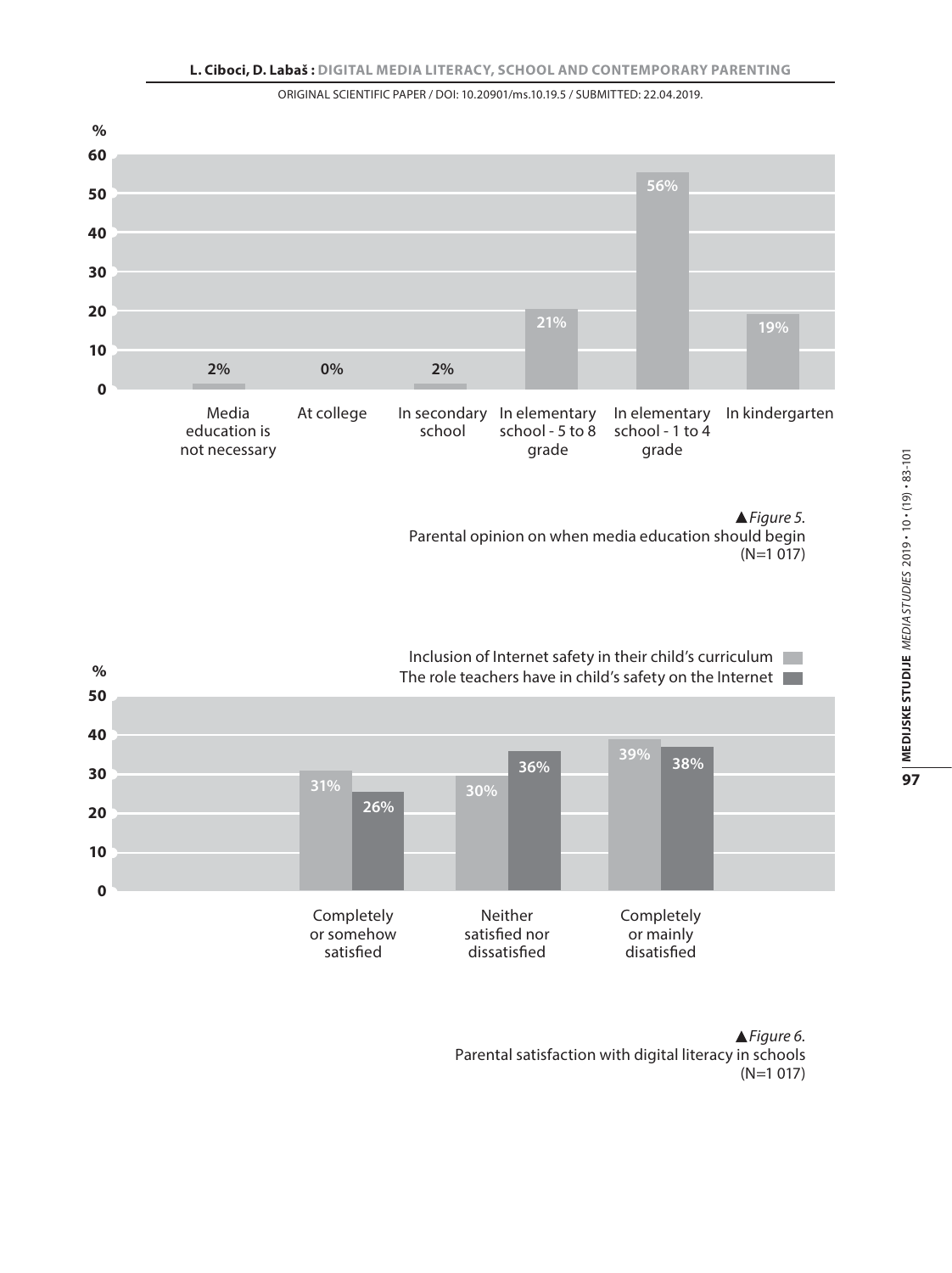Although parents think that teachers play an important role in their children's digital and media education, results show that parents are more dissatisfied than they are satisfied with the inclusion of Internet safety in their child's curriculum as well as with the role teachers have in child safety on the Internet. This shows that parents themselves think that changes, especially in terms of children's online safety, are more than necessary.

## **Conclusion**

Today's parents more than ever need help in raising their children. While children are growing up with the media, many parents started to use them at an older age, so it does not come as a surprise that many parents think that children use the Internet better than they do. It can be expected that this knowledge gap in Internet usage will begin to decline when these generations of children who grew up with the Internet from the earliest age start to have their own children. Nevertheless, before this happens, parents need help and educational institutions play a particularly important role. In their research, researchers are increasingly warning about not only the positive, but also the negative effects of the media and media content that may harm the development of children and youth. In addition, parents themselves have to learn how to educate their children in the new digital media environment. However, they lack the knowledge and skills associated with digital literacy and are particularly concerned about the safety of children in the online world. Parents are dissatisfied with inclusion of online safety in the Croatian educational system. They are also dissatisfied with the role of teachers in protecting children on the Internet. On the other hand, as far as media and digital education are concerned, school is seen by parents as a key actor in providing them with information and advice on how to protect children online. Therefore, schools are equally important in the education of parents, not only children. It is important to alert school principals and teachers to the need for the digital education of parents and to continue organizing lectures and workshops on this subject.

Apart from school, parents have often received such information from the media themselves. It shows just how important it is for the media themselves to offer quality content and that their role is to educate media users. Even though the current law in Croatia is applied only to public broadcast media, due to the influence that media have on the lives of media consumers, it is important that the "burden" of media education is equally assumed by all the media. Based on the new Audiovisual Media Services Directive (AVMSD) of 2018, this became obligatory for all the media.

Parents need help in educating children in this digital age. This help is needed by all stakeholders – schools, media, family members, but also children themselves. It is, therefore, important to work on the digital literacy of all media users in order to protect children online and to ensure a peaceful and quality childhood with the media.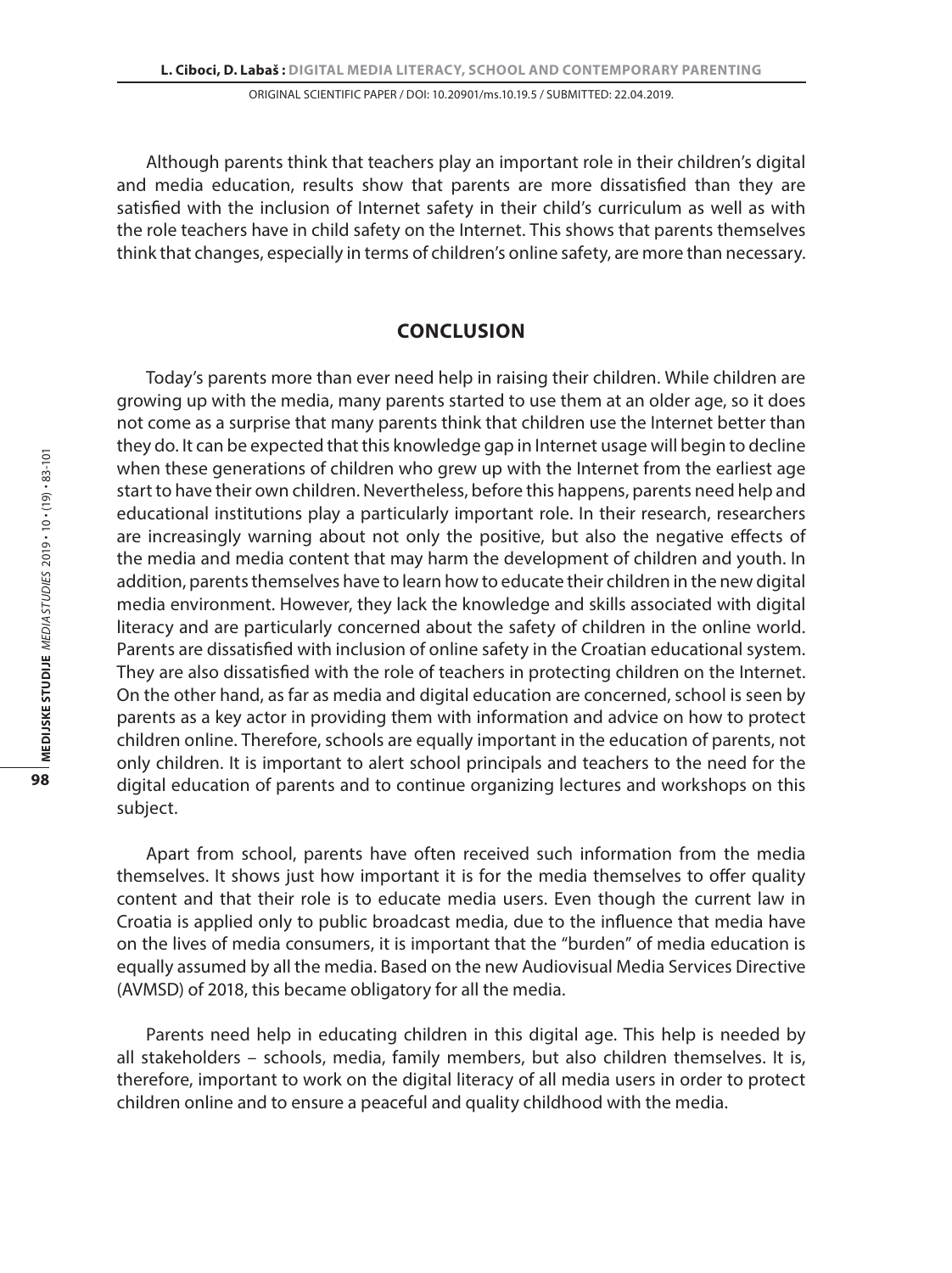This research has shown the need for further research. In the future, it is recommended to conduct a comparative analysis of other countries and see how they conduct media and digital literacy of adults, especially of parents, and investigate whether this role was taken over by the media or school itself. It would be useful to see how they encouraged parents to attend training in school, especially in areas where they lack knowledge. It should also be worth exploring the ways in which educators in these countries were educated to work with parents. Furthermore, it would be worth exploring the opinions of schools, principals and teachers on this topic. There is a need to conduct qualitative research that will provide deeper insight into how parents educate children about the media, to which topics they devote most of their attention and what kind of advice they provide to them. This is an area that is certainly of great significance and needs to be further explored in future research.

## **References**

>Blades, Mark; Oates, Caroline; Blumberg, Fran and Gunter, Barrie (2014) (eds) *Advertising to Children. New Directions, New Media*. London: Palgrave Macmillan. DOI: 10.1057/9781137313256. >Buckingham, David (2000) *After the Death of Childhood, Growing up in the Age of Electronic Media*. Cambridge: Polity Press.

>Carlisle, Kristy L.; Carlisle, Robert M.; Polychronopoulos, Gina B.; Goodman-Scott, Emily, and Kirk-Jenkins, Andrea (2016) Exploring Internet Addiction as a Process Addiction, *Journal of Mental Health Counseling* 38 (2): 170-182. DOI:10.17744/mehc.38.2.07.

>Ciboci, Lana (2018) *Vrednovanje programa medijske kulture u medijskom opismenjivanju učenika osnovnih škola*. (Doktorska disertacija). Zagreb: Filozofski fakultet, Sveučilište u Zagrebu.

>Ciboci, Lana; Kanižaj, Igor and Potočnik, Dunja (2019) *Unchanged agenda around digital risks: predominant restrictive mediation in Croatia* (unpublished manuscript)*.* 

>Ciboci, Lana, and Osmančević, Leali (2015) Kompetentnost nastavnika hrvatskoga jezika za provođenje medijske kulture u hrvatskim osnovnim školama, pp. 121-138 in Car, Viktorija; Turčilo, Lejla and Matović, Marijana (eds) *Medijska pismenost – preduvjet za odgovorne medije.* Sarajevo: Fakultet političkih nauka Univerziteta u Sarajevu.

>Chaudron, Stéphane (2015) *Young Children (0-8) and Digital Technology - A qualitative exploratory study across seven countries.* Luxembourg: Publications Office of the European Union.

>Elea, Ilana and Miklos, Lothar (2017) (eds) *Young and Creative - Digital Technologies Empowering Children in Everyday Life*. Göteborg: Nordicom - University of Gothenburg.

>Erjavec, Karmen (2005) Odgoj za medije: od koncepta do školske prakse, pp. 77-106 in Zgrabljić Rotar, Nada (ed.) *Medijska pismenost i civilno društvo*. Sarajevo: Mediacentar.

>Frau-Meigs, Divina (2015) Augmented Media and Information Literacy (MIL). How Can MIL Harness the Affordances of Digital Information Cultures?, pp. 13-25 in: Kotilainen, Sirkku and Kupiainen,

Reijo (eds) *Reflections on Media Education Futures*. Göteborg: Nordicom – University of Gothenburg. >Kanižaj, Igor and Car, Viktorija (2015) Hrvatska: Nove prilike za sustavan pristup medijskoj

pismenosti, pp. 23-41 in Car, Viktorija; Turčilo, Lejla and Matović, Marijana (eds) *Medijska pismenost – preduvjet za odgovorne medije*. Sarajevo: Fakultet političkih nauka.

>Kirsh, Steven J.M. (2006) *Children, Adolescents, and Media Violence: A Critical Look at the Research.*  Thousand Oaks: Sage Publications. DOI: 10.4135/9781452204253.

>Lemish, Dafna and Götz, Maya (2017) (eds) *Beyond the Stereotypes? Images of Boys and Girls and their Consequences*. Göteborg: Nordicom – University of Gothenburg.

>Li, Wen; O'Brien, Jennifer E.; Snyder, Susan M. and Howard, Matthew O. (2015) Characteristics of Internet Addiction/ Pathological Internet Use in U.S. University Students: A Qualitative-Method Investigation. *PLoS One,* 10 (2): e0117372. DOI: 10.1371/journal.pone.0117372.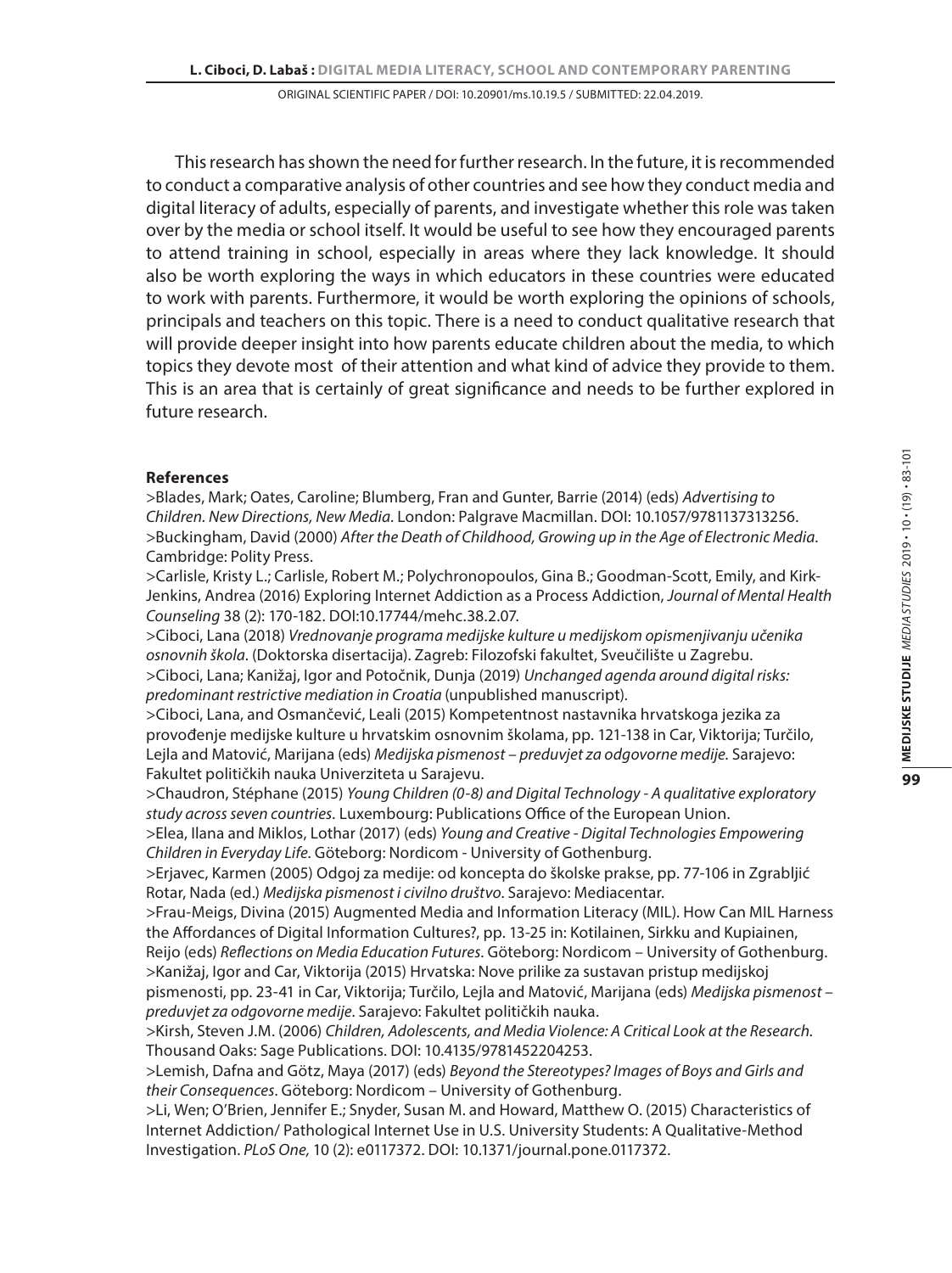>Lin, Fuchun and Lei, Hao (2015) Structural Brain Imaging and Internet Addiction, pp. 21-42. in Montag, Christian and Reuter, Martin (eds) *Internet Addiction: Neuroscientific Approaches and Therapeutical Interventions*. Cham: Springer International Publishing. DOI: 10.1007/978-3-319-07242- 5\_2.

>Livingstone, Sonia and Sefton-Green, Julian (2016) *The Class Living and the Learning in the Digital Age*. New York: New York University Press. DOI: 10.18574/nyu/9781479884575.001.0001. >Mascheroni, Giovanna and Pasquali, Francesca (2013) Dress Up and What Else? Girls' Online Gaming, Media Culture and Consumer Culture. *CM - Časopis za upravljanje komuniciranjem* 8 (29): 79-102. DOI: 10.5937/comman1329079m.

>Mascheroni, Giovanna; Ponte, Cristina and Jorge, Ana (2018) (eds) *Digital Parenting – The Challenges for Families in the Digital Age*. Göteborg: Nordicom – University of Gothenburg. >Ministarstvo znanosti i obrazovanja (2016) *Nacionalni kurikulum nastavnoga predmeta: informatika – prijedlog*. http://www.kurikulum.hr/wp-content/uploads/2016/03/Informatika.pdf (10.04.2017.).

>Perdew, Laura (2014) *Internet addiction*. North Mankato (Minnesota): Abdo Publishing. >Pereira, Sara (2013) More technology, better childhoods? The case of the Portuguese 'one laptop per child' programme. *CM - Časopis za upravljanje komuniciranjem* 8 (29): 171-197. DOI: 10.5937/ comman1329171p.

>Spitzer, Manfred (2018) *Digitalna demencija. Kako mi i naša djeca silazimo s uma*, Zagreb: Ljevak >Sundin, Ebba (2013) The Complex Process of Children's Identity in New Landscapes of Media and Culture. *CM - Časopis za upravljanje komuniciranjem* 8 (29): 17–36. DOI: 10.5937/comman1329017s. >Tilleul, Camille; Fastrez, Pierre and De Smedt, Thierry (2015) Evaluating Media Literacy and Media Education Competences of Future Media Educators, pp. 75-89 in Kotilainen, Sirkku and Kupiainen, Reijo (eds) *Reflections on Media Education Futures*. Göteborg: Nordicom – University of Gothenburg. >Torres, Myriam Nohemi and Mercado, Maria (2006) The Need for Critical Media Literacy in Teacher Education Core Curricula, *Educational Studies* 39 (3): 260-282.

>Turkle, Sherry (2011) *Alone Together: Why We Expect More from Technology and Less from Each Other*. New York: Basic Books.

>Young, Kimberly S. (2018) *Screen Addiction*. http://netaddiction.com/compulsive-surfing/ (20/3/2019).

>Young, Kimberly S. and Nabuco de Abreu, Cristiano (2011) *Internet addiction, A Handbook and Guide to Evaluation and Treatment*. New Jersey: John Wiley & Sons, Inc. DOI: 10.1002/9781118013991. >Vican, Dijana and Milanović Litre, Ivan (2006) *Nastavni plan i program za osnovnu školu*. Zagreb: Ministarstvo znanosti, obrazovanja i sporta.

>Weinstein, Aviv; Curtiss Feder, Laura; Rosenberg, Kenneth Paul and Dannon, Pinhas (2014) Internet Addiction Disorder: Overview and Controversies, pp. 99-117 in Rosenberg, Kenneth Paul and Curtiss Feder, Laura (eds) *Behavioral Addictions: Criteria, Evidence, and Treatment*. Cambridge, Massachusetts: Academic Pres. DOI: 10.1016/b978-0-12-407724-9.00005-7.

>Zgrabljić Rotar, Nada (2005) Mediji – medijska pismenost, medijski sadržaji i medijski utjecaji, pp. 9-43 in Zgrabljić Rotar, Nada (ed.) *Medijska pismenost i civilno društvo*. Sarajevo: Mediacentar.